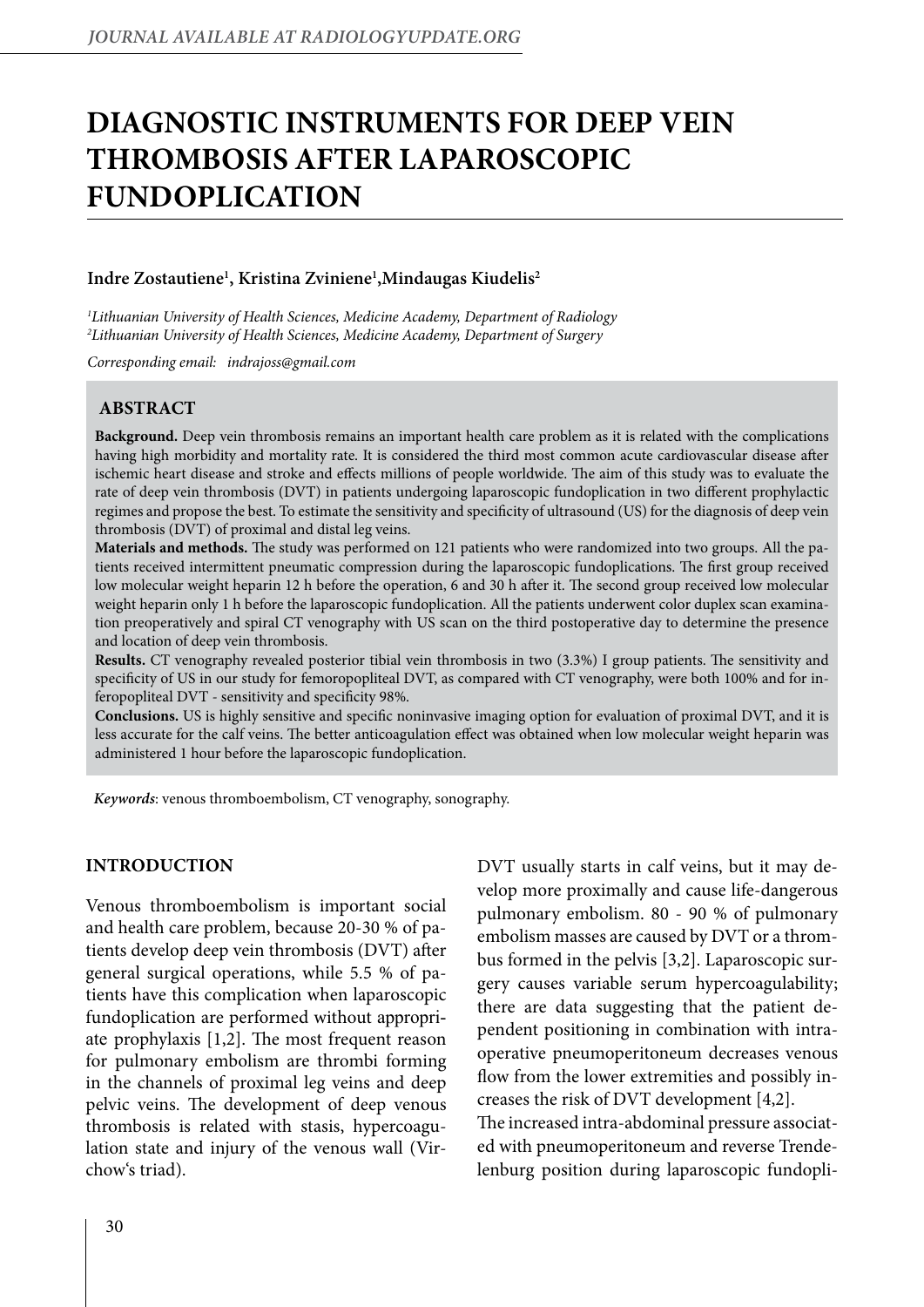cation generates venous stasis in the lower limb by compressing the retroperitoneal vena cava and iliac veins, which is already present due to general anesthesia [5,2]. The combination of stasis, hypercoagulability, and injury of the venous wall allows thrombus to develop.

The intermittent pneumatic compression of the calf with an external pressure cuff for the prevention of DVT is a well-established prevention measure [6,7,8,9]. Methods that have used to prevent postoperative deep vein thrombosis during laparoscopic surgery include not only mechanical techniques, but also drug therapy (low-molecular-weight-heparin).

The prophylaxis and treatment of this disease is very important in the clinical practice, so, an early and exact diagnosis is relevant in order to evaluate the exact location and extent of DVT.

The classical symptoms in patients with acute leg DVT are pain or sensitivity, edema and swollen legs, but these symptoms are not specific and characteristic to this kind of pathology only.

The clinical signs and symptoms of pulmonary embolism also are not specific: dyspnea or tachypnea 70-80% (respiratory rate >20/min), hemoptysis 11%, pleuritic pain 50% (angina-like chest pain), tachycardia 25-30% (heart rate >100/ min), cough 20-37% – nonproductive, and sometimes productive of clear, bloody or occasionally purulent sputum, rales 50% and deep venous thrombosis 15% [10]. In practice it is often difficult to detect DVT and acute pulmonary embolism PE because from one third to 2/3 patients do not have any symptoms of DVT at all according to the data of different literature.

# **AIM**

he aim of this study was to evaluate the rate of DVT in patients undergoing laparoscopic fundoplication in two different prophylactic regimes and propose the best. To estimate the sensitivity and specificity of ultrasound (US) for the DVT of proximal and distal veins.

## **MATERIALS AND METHODS**

This was a prospective randomized clinical study, where 121 patients undergoing elective laparoscopic fundoplication because of gastroesophageal reflux disease, caused by hiatal hernia, were studied. All the patients gave their written informed consent, and The Kaunas Regional Biomedical Research Ethics Committee approved the study (protocol no. BE-2-13). This randomized clinical study was also registered on the ISRCTN registry with trial ID ISRCTN62203940. All the patients were randomized into two groups. The first group of 59 patients received LMWH Bemiparinum (Zibor, Berlin Chemie, Luxembourg) 2500 IU 0.2 ml subcutaneously 12 h before the operation, 6 and 30 h after it. The second group of 62 patients received LMWH Bemiparinum 2500 TV 0.2 ml. subcutaneously 1 h before the operation. Both groups received intermittent pneumatic compression (IPC) during all laparoscopic fundoplication. The IPC was performed using "Kendall SCD™ 700 Series" apparatus. All the patients underwent color duplex scan examination preoperatively and spiral CT venography with color duplex scan on the third postoperative day in order to detect possible DVT. One experienced radiologist reported all these examinations. Images of each extremity were reviewed for the presence of acute DVT in the common femoral vein, superficial femoral vein, deep femoral vein, and popliteal vein, tibial anterior and posterior vein, peroneal vein. We aquired 5-mm-thick axial CT (TOSHIBA, AQ-UILION ONE TSX-301, slice 320) venograms from the ankle to the iliac wing after injection of 150 ml of 300 mg/ml contrast medium at a flow rate of 3 ml/sec through an antecubital vein on the third postoperative day. Optimal and homogeneous venous enhancement was obtained when scanning was started 180 sec after contrast medium injection.

Criteria for DVT diagnosis were: intraluminal filling defect, or localized nonopacification of venous segment.

Sensitivity and specificity values from ultrasound for femoropopliteal and infrapopliteal DVT evaluation, were calculated. CT venography was used as the gold standart of reference for diagnosis of deep vein thrombosis.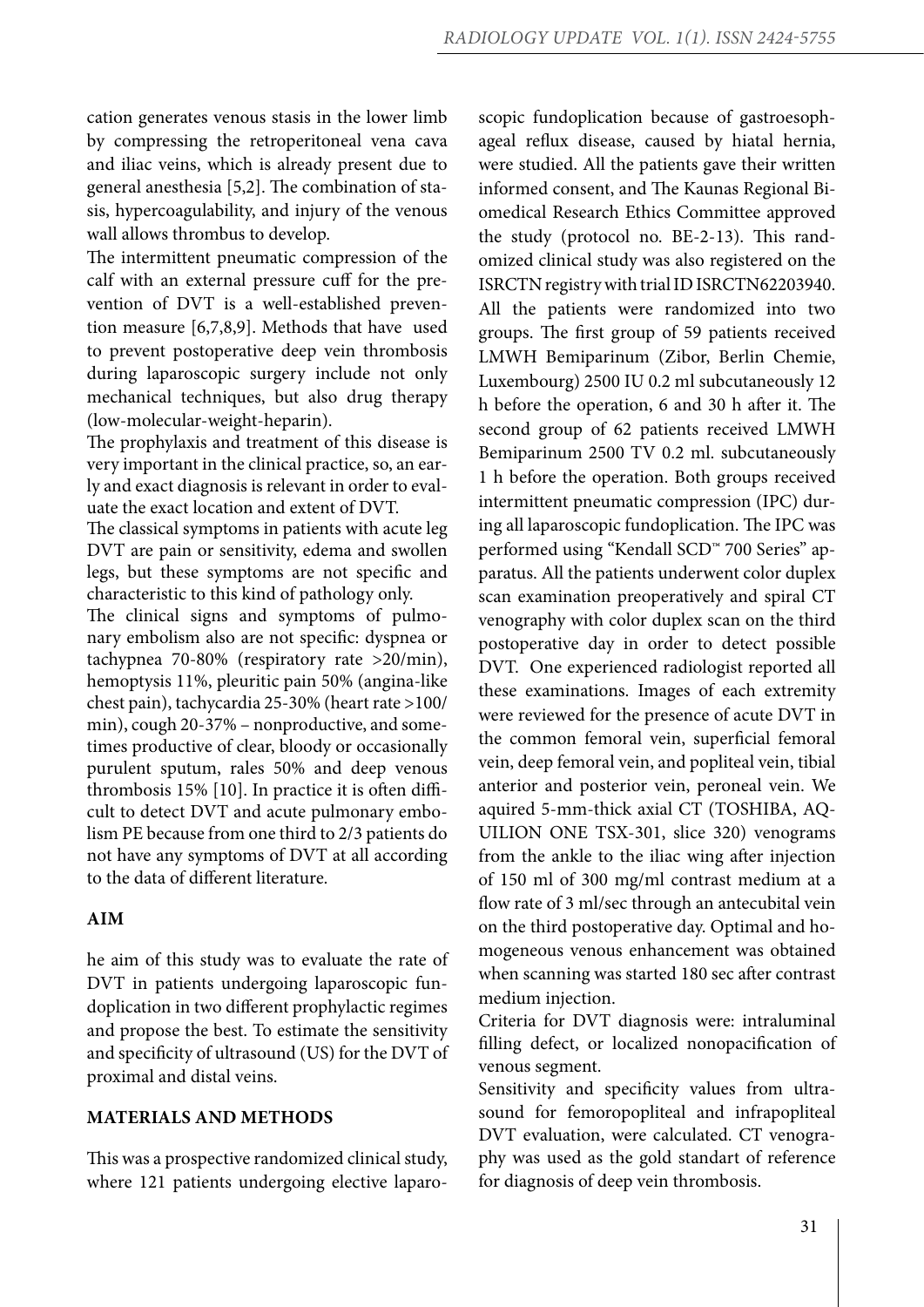## **RESULTS**

The patients in both groups were similar in terms of age, weight, height, gender, duration of surgery, and American Society of Anesthesiologists (ASA) class (Table). There was no massive or minor bleeding during all laparoscopic operations. No drains were left after the operation. All the patients left the hospital after an uneventful 3-5 days stay. CT venography revealed posterior tibial vein thrombosis in two (3.3%) patients of the Ist group on the third postoperative day [Figure]. The sensitivity and specificity of US in our study for femoropopliteal DVT, as compared with CT venography, were both 100% and for inferopopliteal DVT sensitivity and specificity 98 %.

#### **DISCUSSION**

DVT is common disease and can result in fatal PE.

Conventional venography was the gold standard in deep vein thrombosis diagnosis and the only imaging test for a long time in order to specify the suspected deep vein thrombosis in legs, pelvis or inferior vena cava [11,12,13]. Contrast enhanced X-ray venography is particularly helpful for assessing recurrent acute deep vein thrombosis in patients with a prior history of deep vein thrombosis in whom venous anatomy is often complex and difficult to evaluate application of other methods [14,13] or when to remove an inferior vena cava filter.

Conventional venography is presently replaced with non-invasive or less invasive radiological examination methods: the first-choice method is ultrasound, but there are also other ones – computed tomography venography and magnetic resonance venography. Ultrasound is the imaging examination of choice for suspected lower extremity deep venous thrombosis.

US is widely recognized as the most cost-effective and preferred imaging modality for diagnosing proximal DVT [15,16,17, 18-23]. US is a non-invasive and easy-to-perform examination without the effect of ionizing radiation and contrast agent (for example, on the bedside, if necessary) and it can be repeated a few times.

Color Doppler ultrasonography (CDUS) has become the initial diagnostic tool due to its high sensitivity for the detection of DVT, and some authors now believe that CDUS should be considered as the gold standard for DVT diagnosis [18].

Doppler color-flow imaging can assist in characterizing a clot as obstructive or partially obstructive; the uneven color-flow can also help to locate the isoechogenic thrombus.

A recent meta-analysis found US to have high sensitivity (range, 93.2%–95.0%; pooled sensitivity, 94.2%) and high specificity (range, 93.1%– 94.4%; pooled specificity, 93.8%) for diagnosing proximal DVT [12,13]. In the same study, US was found to have a much lower sensitivity (range, 59.8%–67.0%; pooled sensitivity, (63.5%) for diagnosing distal DVT [13]. Such variations suggest that the diagnostic performances of ultrasonography in distal DVT are poorer than for proximal clots. A meta-analysis by Kearon et al. suggested a sensitivity of 50–75% and an acceptable specificity (90 to 95%) [24]. The calf US examination is not routinely performed in many centers due to relatively low accuracy. However, if the patient indicates local pain in the calf, the examination of this region should be performed. The iliac and pelvis veins are not visible consistently with ultrasound mostly due to gas in the intestine.

CTV permits routine evaluation of deep veins of the calves, the iliac veins/IVC, and the deep femoral vein, none of which are routinely well evaluated with US [12,13].

Many studies found, that the amount of contrast agent used in CTV was lower by about 80% than in venography. Studies comparing the findings of CTV with tones of venography showed 100% sensitivity and 96-97% specificity.

CTV enables comprehensive evaluation of some regions in one examination – i.e., pulmonary CT angiography evaluating pulmonary embolism and evaluation of pelvic and deep leg veins.

Magnetic resonance imaging may also be a promising noninvasive tool in the diagnosis of DVT, but is expensive, has long examination times, and is often difficult in acutely ill patients [25].

CT venography has been compared with sonog-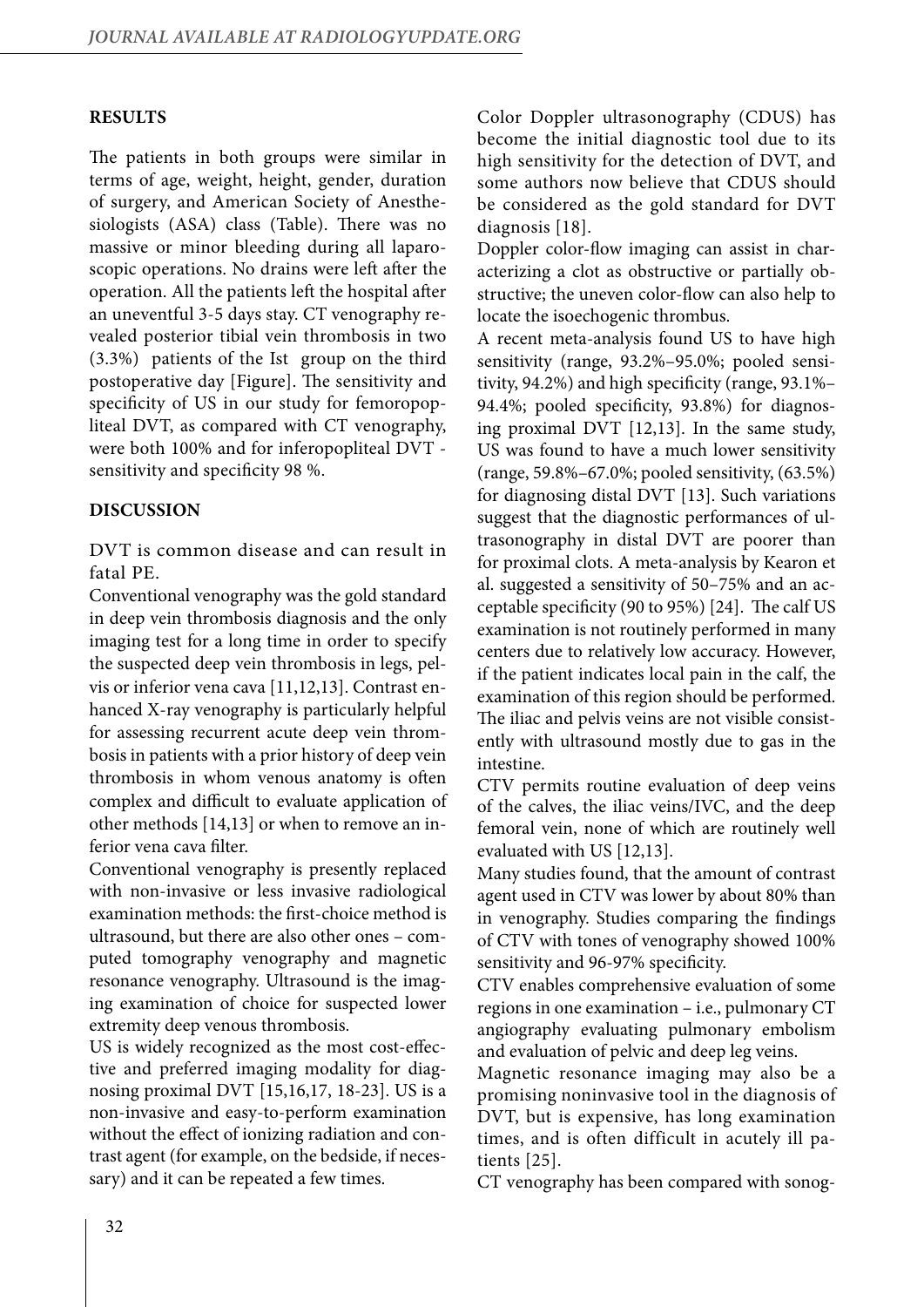raphy for the diagnosis of femoropopliteal DVT in several studies [26-31]. The sensitivity and specificity values of CT venography in these studies ranged from 89 % to 100 % and 94% to 100% respectively [27-31]. Cham et al. [28] demonstrated that of the 116 patients, 15 had DVT that was found at both CTV and sonography, and 4 other patients had thrombus correctly identified in the CTV, that was initially missed by sonography. In Loud et al.'s [29] study of 308 of patients who had sonographic correlation, CT venography was 97% sensitive and 100% specific for DVT in the thighs, and 4 patients had initially negative results from sonography and positive findings from CT venography, but repeated sonography helped to confirm the presence of DVT. In Lim et al. study [32], the sensitivity and specificity of CT venography for femoropopliteal DVT, as compared with sonography, were both 100%.

Most studies only appeared to report proximal DVT. Only few studies reported results for distal DVT. Goodacre et al. performed a systematic review, meta-analysis and meta-regression of diagnostic cohort studies that compared US to contrast venography in patients with suspected DVT. Overall sensitivity for proximal DVT (95% confidence interval) was 94.2% (93.2 to 95.0), for distal DVT was 63.5% (59.8 to 67.0), and specificity was 93.8% (93.1 to 94.4). Duplex US had pooled sensitivity of 96.5% (95.1 to 97.6) for proximal DVT, 71.2% (64.6 to 77.2) for distal DVT and specificity of 94.0% (92.8 to 95.1). Compression US alone had pooled sensitivity of 93.8 % (92.0 to 95.3%) for proximal DVT, 56.8% (49.0 to 66.4) for distal DVT and specificity of 97.8% (97.0 to 98.4) [33].

The sensitivity and specificity of US in our study for femoropopliteal DVT, as compared with CT venography, were both 100% and for inferopopliteal DVT sensitivity and specificity were both 98%.

# **CONCLUSIONS**

1. Our study demonstrated that hypercoagulation state (inferopopliteal DVT) was observed after laparoscopic fundoplication in patients, when low molecular weight heparin was administered 12 h before the operation together with intraoperative intermittent pneumatic compression.

2. Our recommendation is that LMWH, as DVT prophylactic measure, has to be administered 1h before laparoscopic operation to ensure the drug optimal effect.

3. Ultrasonography has become the first-line accepted imaging method in the diagnostic procedure for patients with clinically suspected DVT. US is highly sensitive and specific noninvasive imaging options for evaluating proximal DVT, and it is less accurate for the calf and pelvic veins, and in asymptomatic patients.

4. CT venography can be combined with CT

| Value                     | I group $(n=59)$   | II group $(n=62)$  | p values  |
|---------------------------|--------------------|--------------------|-----------|
| Age (years)               | $55.27 \pm 14.25$  | 55.24±14.65        | $p=0.886$ |
| Male/female (n/n)         | 18/37              | 16/35              | $p=0.881$ |
| BMI                       | $27.03 \pm 5.04$   | $26.72 \pm 4.82$   | $p=0.463$ |
| Duration of surgery (min) | $136.73 \pm 45.16$ | $129.71 \pm 36.84$ | $p=0.638$ |
| ASA class                 |                    |                    |           |
|                           | 7                  | 6                  | $p=0.921$ |
| $\rm II$                  | 29                 | 30                 | $p=0.921$ |
| III                       | 18                 | 15                 | $p=0.921$ |
| IV                        |                    | $\overline{0}$     | $p=0.661$ |
| Postoperative stay (days) | 3.98±0.913         | $4.04 \pm 0.979$   |           |
|                           |                    |                    | $p=0.835$ |

**Table. Patients demographic characteristics**

Values are mean ±SD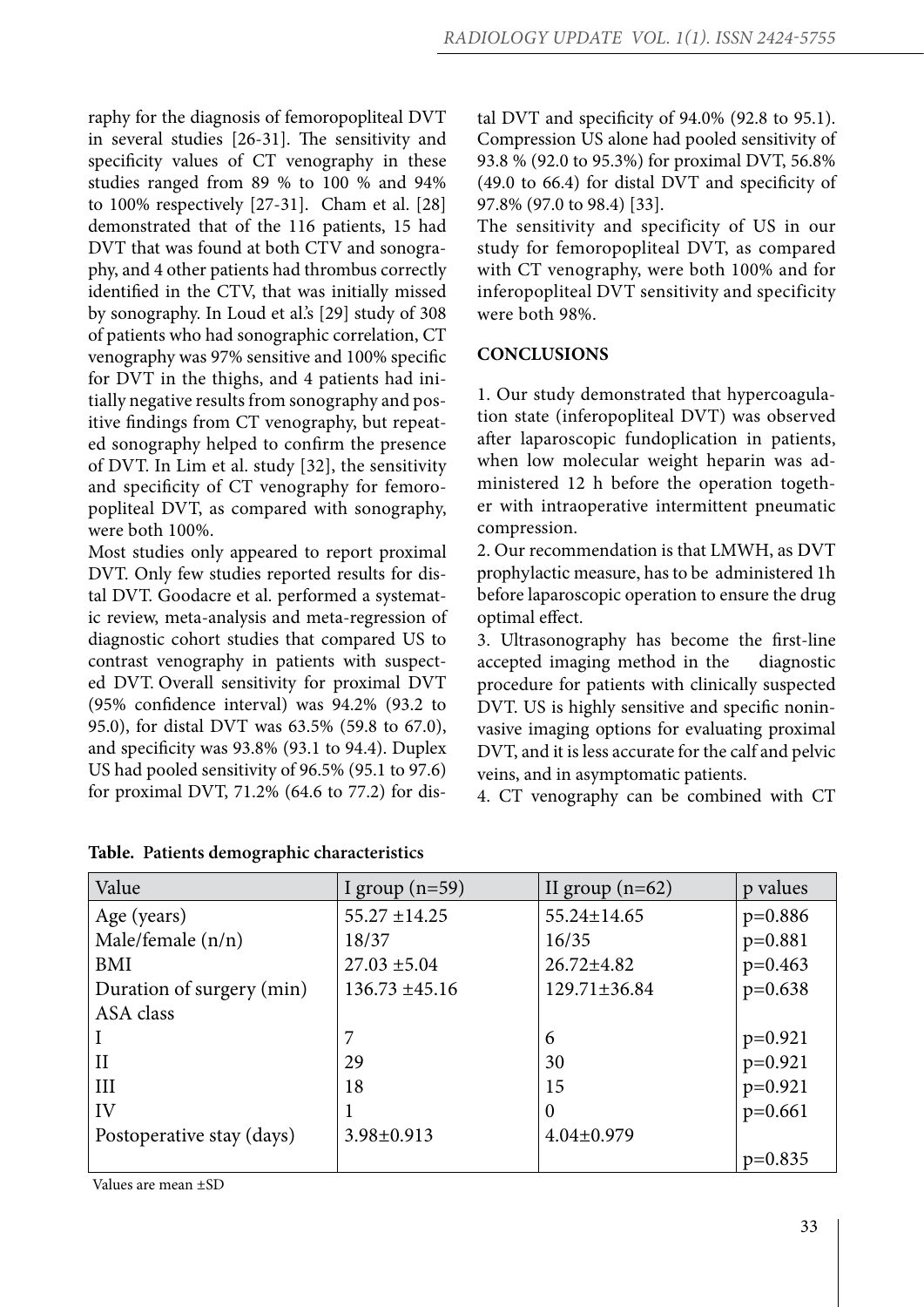pulmonary angiography and it is nowadays the imaging test of choice in patients with clinically suspected PE.

5. In clinical practice, CT venography for leg vein evaluation has to be compared with sonography.



**Figure. Axial and coronal CT venogram: at the calf level - DVT in right tibial posterior vein.**